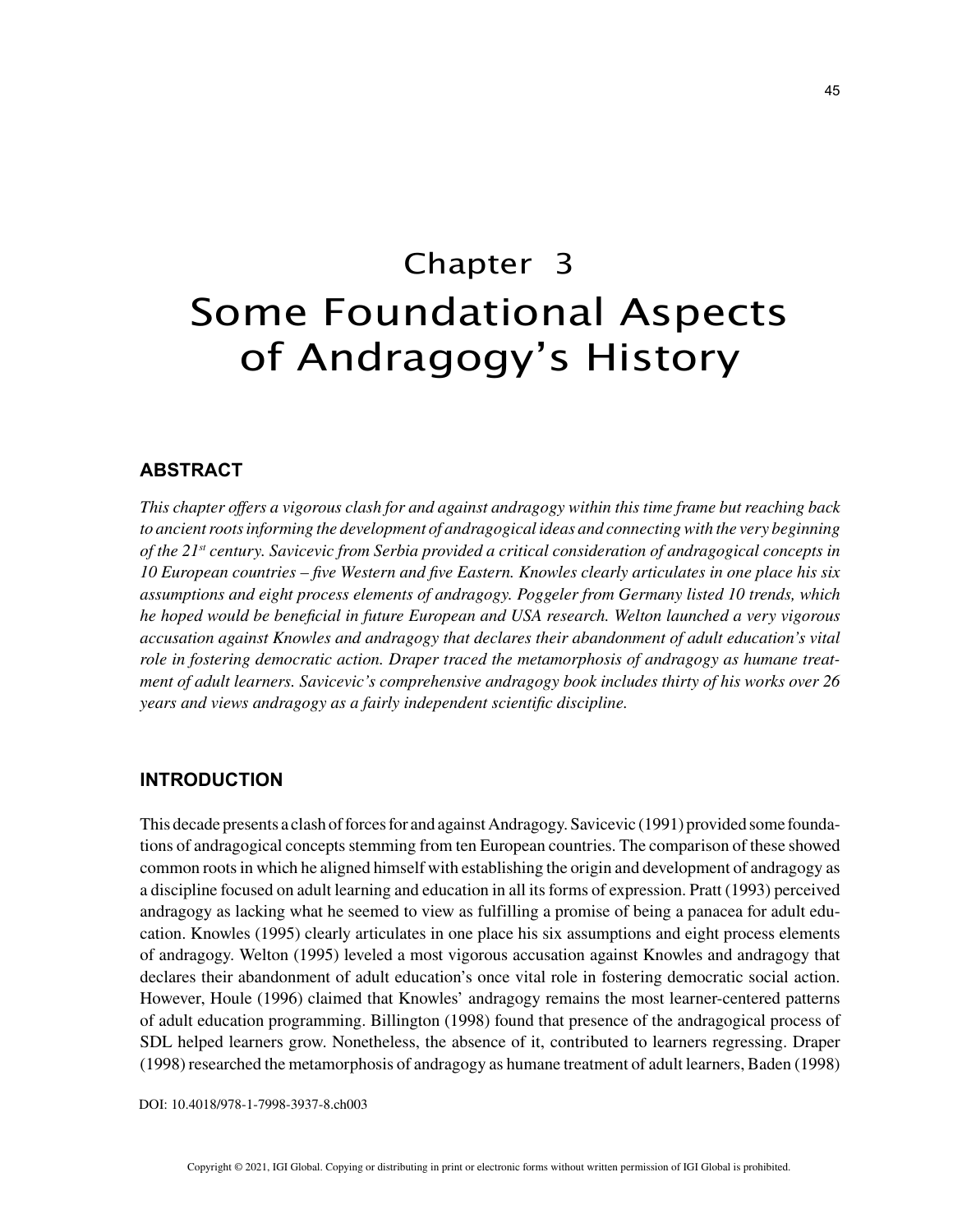applied andragogy to successfully administer twenty-seven associations. Savicevic (1999b) speculated that Knowles made a number of mistakes on andragogy, so considered him inconsistent. Johnson (2000) asserted that andragogy could qualify as a theory or emergent theory of adult learning.

## **NARRATIVE**

## **Era # 8: Scientific Foundation of Andragogy Being Established Amid Skepticism and Misunderstanding (1991-1995)**

Savicevic (1991) provided a critical consideration of andragogical concepts in ten European Countries – five western (German, French, Dutch, British, Finnish), and five eastern (Soviet, Czech-Slovak, Polish, Hungarian, Yugoslav). This comparison showed common roots but results in five varying schools of thought: (a) Whether andragogy is parallel to or subsumed under pedagogy in the general science of education; (b) Whether agology (instead of andragogy) is understood as a sort of integrative science which not only studied the process of education and learning but also other forms of guidance and orientation; (c) whether andragogy prescribes how teachers and students should behave in educational and learning situations; (d) the possibility of founding andragogy as a science is refuted; and, (e) that endeavors have been made to found andragogy as a fairly independent scientific discipline. Moreover, he clearly aligned himself with the fifth school of thought in that the kind of research he was conducting aims toward establishing the origin and development of andragogy as a discipline, where the focus is the study of education and learning of adults in all its forms of expression.

Savicevic (1991) also suggested that Socrates, Plato, Aristotle, the Sophists, Ancient Rome, and the epochs of humanism and the renaissance, all reflect thoughts and views about the need of learning throughout life, about the particularities and manners of acquiring knowledge in different phases of life, and about the moral and aesthetic impact. He also credited J. A. Comenius in the seventeenth century with being regarded as the founder of andragogy with his primary wish to provide comprehensive education and learning for one and all to the full degree of humaneness, while urging the establishment of special institutions, forms, means, methods and teachers for work with adults. In addition, he theorized that the institutional basis for adult education actually formed in the late eighteenth and early nineteenth centuries in Britain and other countries with the emergence of Mechanics' Institutes, workers' colleges & educational associations, university extensions, board schools for adult instruction, correspondence education, and people's universities.

At this time, there was again strong criticism of American andragogy, and that coming from Australia, primarily Candy (1991). At that time Knowles articulated andragogy, self-expression and personal development were in vogue. Thus, self-directed learning and andragogy was gaining some prominence in becoming known as autonomous learning.

In addtion, a fourth Doctoral Dissertation focusing on Malcolm Knowles involvement in andragogy was completed. Muller (1992), misinterpreted Knowles in that she critiqued his andragogical ideas from the philosophical perspective of progressivism rather than understanding his concept of andragogy from his predominately humanistic philosophical perspective.

Houle (1992) emphasized the impact of Knowles on American andragogy, and how he worked this out in practice, especially in non-school settings and the workplace. He went on to indicate that scholars and theorists may find great value in Knowles' discussion of the development of learning theories in